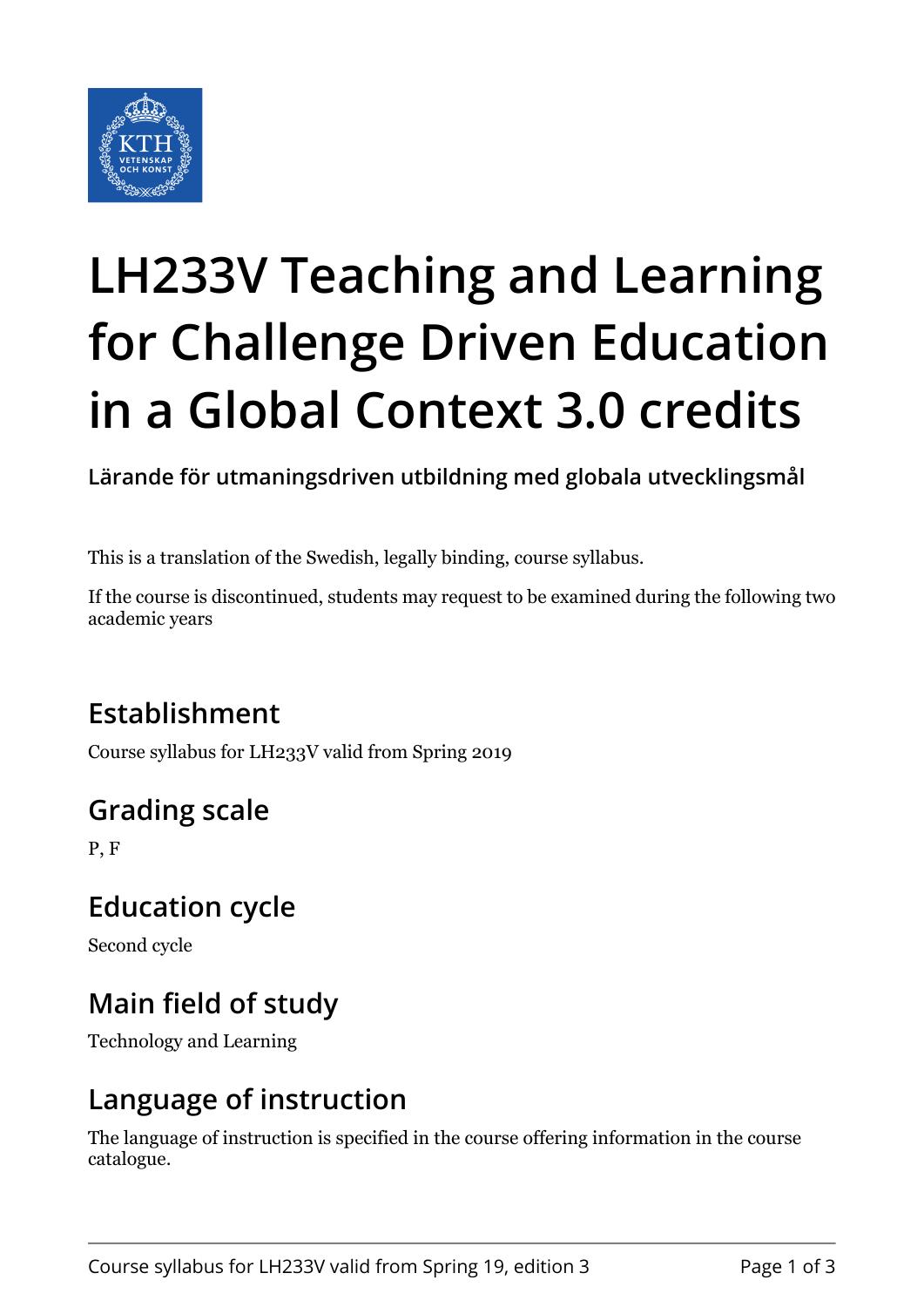## **Intended learning outcomes**

The objective is that the participants after finishing the course should be able to design, plan and implement challenge driven project courses. This implies that the participants should be able to:

1. explain and discuss the concepts challenge driven education, sustainable development, innovation, key competencies, and implement these concepts in learning activities;

2. identify and analyze societal challenges and solutions in relation to UN's Sustainable Development Goals;

3. describe, apply and introduce students to specific design methods and creativity methods suitable for open ended socio-technical projects;

4. formulate relevant learning objectives for challenge-driven learning processes and plan for and perform appropriate assessment and grading of individual students in team projects;

5. apply methods for engaging external stakeholders in challenge-driven projects;

6. plan for and assess the impact of challenge-driven projects;

7. select, apply, and motivate methodologies and exercises facilitating collaboration and innovativeness in multi-disciplinary student projects.

#### **Course contents**

The course is built around a number of aspects that are crucial in challenge driven education, for example: design methods & creativity; facilitation and supervision of student teams; assessment and grading of students teams; engagement of external stakeholders in student projects; sustainable development concepts and methods. Through the course the participants are working with designing their own challenge driven project courses supported by a number of seminars, hands-on workshops on key topics, and collaboration with fellow course participants.

#### **Specific prerequisites**

LH231V Teaching and Learning in Higher Education 7.5 credits or equivalent course from KTH or other university.

## **Course literature**

Will be handed out at the start of the course.

## **Examination**

• INL1 - Assignment, 3.0 credits, grading scale: P, F